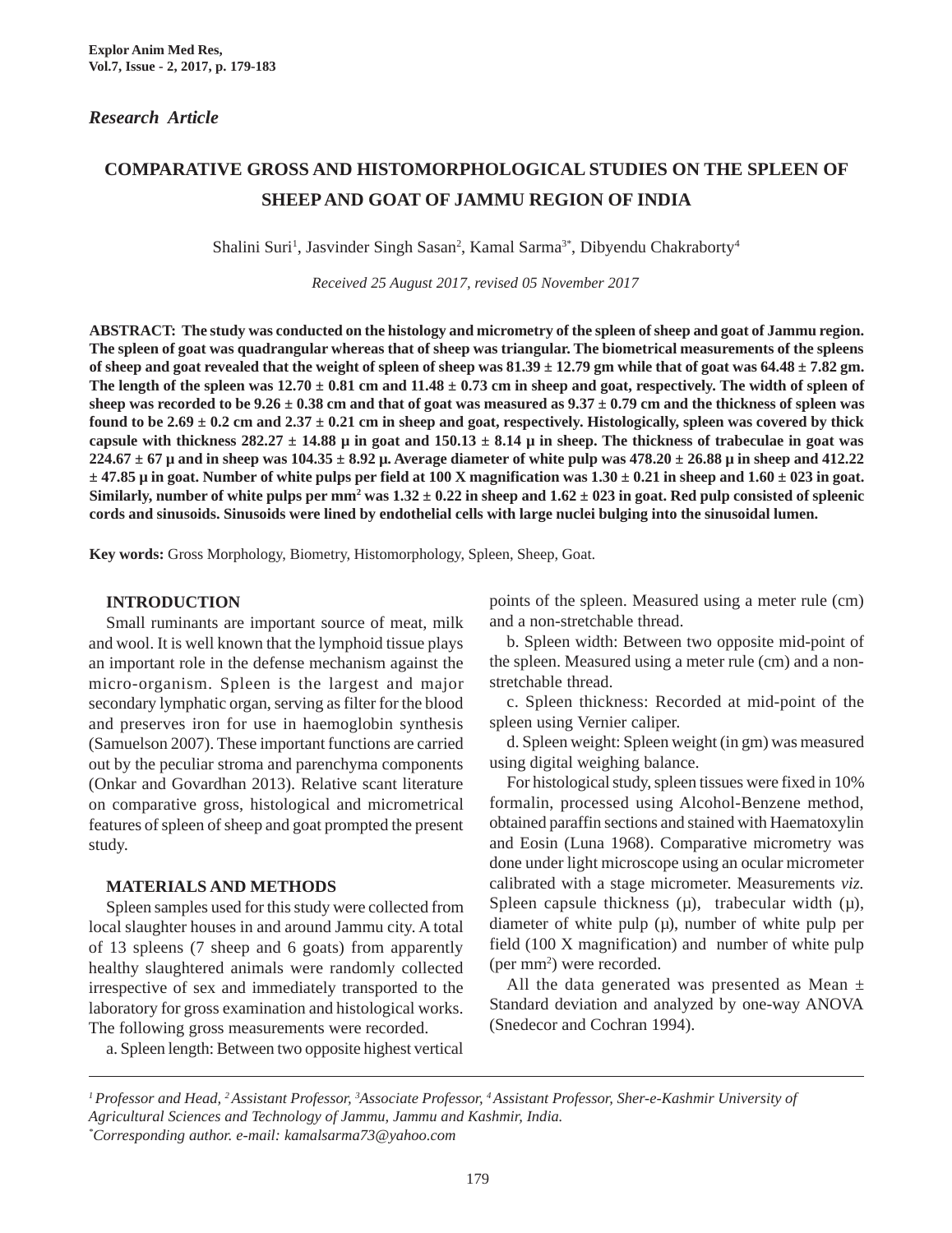## **RESULTS AND DISCUSSION**

### **Gross morphology and Biometry**

The spleen of goat was roughly quadrangular in outline with blunt edges (Fig. 2). It appeared reddish gray in colour macroscopically whereas the spleen of sheep was triangular with reddish brown coloration (Fig. 1). These findings were in agreement with Nickel *et al.* (1979). In both, sheep and goat, spleen presented two surfaces *i.e.* parietal and visceral. Parietal surface was convex whereas

**Table 1. Gross parameters of the spleen of sheep and goat.**

| <b>Parameters</b> | Sheep $(N=7)$     | Goat $(N=6)$     | p value |
|-------------------|-------------------|------------------|---------|
| Weight $(g)$      | $81.39 \pm 12.79$ | $64.48 \pm 7.82$ | 0.394   |
| Length $(cm)$     | $12.70 \pm 0.81$  | $11.48 \pm 0.73$ | 0.294   |
| Width (cm)        | $9.26 \pm 0.38$   | $9.37 \pm 0.79$  | 0.898   |
| Thickness (cm)    | $2.69 \pm 0.26$   | $2.37 + 0.21$    | 0.352   |

cm and  $11.48 \pm 0.73$  cm in sheep and goat, respectively which was also non-significant. The width of spleen of sheep was recorded to be  $9.26 \pm 0.38$  cm and that of goat was measured as  $9.37 \pm 0.79$  cm. The thickness of spleen was found to be  $2.69 \pm 0.2$  cm and  $2.37 \pm 0.21$  cm in sheep and goat, respectively. Both the variations in regard to width and thickness of spleen in sheep and goat were non-significant.

However, spleen weight was measured about 69  $\pm$ 6.663 gm by Khalel (2010) in Awasi sheep. He also measured average length, width and thickness of spleen of Awasi sheep to be  $9.93 \pm 0.342$  cm,  $6.48 \pm 0.233$  cm and  $2.48 \pm 0.142$  cm, respectively. Sinha *et al.* (2013) found mean weight of spleen of Black Bengal goats to be  $47 \pm 2$  gm. The mean length and width were  $10.3 \pm 10.3$ 0.21 cm and  $7.9 \pm 0.15$  cm, respectively.

Usende *et al.* (2014) recorded weight, length, width and thickness of goat's spleen and found it to be  $68 \pm$ 

|  | Table 2. Correlations of different gross anatomical parameters of spleen in sheep and goat. |  |
|--|---------------------------------------------------------------------------------------------|--|
|  |                                                                                             |  |

| <b>Parameters</b> | Length $(cm)$                  | Width (cm)               | $Thickness(cm)$ Length $(cm)$ |                                | Width (cm)      | Thickness(cm)     |
|-------------------|--------------------------------|--------------------------|-------------------------------|--------------------------------|-----------------|-------------------|
|                   |                                | <b>Sheep</b>             |                               |                                | Goat            |                   |
| Weight $(g)$      | $0.97^* \pm 0.11$              | $0.61 \pm 0.35$          | $0.80^* \pm 0.27$             | $0.81^* + 0.29$                | $0.61 \pm 0.40$ | $0.50 \pm 0.53$   |
| Length(cm)        | $\hspace{0.05cm}$              | $0.67 \pm 0.33$          | $0.71 \pm 0.31$               | $\overbrace{\hspace{27mm}}^{}$ | $0.77 \pm 0.32$ | $0.78 \pm 0.31$   |
| Width (cm)        | $\overbrace{\hspace{27mm}}^{}$ | $\overline{\phantom{a}}$ | $0.33 \pm 0.44$               |                                |                 | $0.85^* \pm 0.26$ |

 $p < 0.05$ 

visceral surface was concave and presented hilus (Fig. 1 and Fig. 2).

The biometrical measurements of the spleens of sheep and goat are presented in Table 1. The weight of spleen of sheep was  $81.39 \pm 12.79$  gm while that of goat was 64.48  $\pm$  7.82 gm. However, the variation was nonsignificant. The length of the spleen was  $12.70 \pm 0.81$ 

5.43 gm,  $9.2 \pm 0.77$  cm,  $5.825 \pm 0.73$  cm and  $1.5 \pm 0.18$ cm, respectively. These findings by various workers were comparable to the present study.

The correlations between different anatomical parameters of spleen of sheep and goat are presented in Table 1 and Table 2. In sheep, the data reflected that all the correlation values were positive and moderate to high.



Fig. 1 Photograph of spleen of sheep showing parietal surface (a) and visceral surface (b) with hilus (arrow)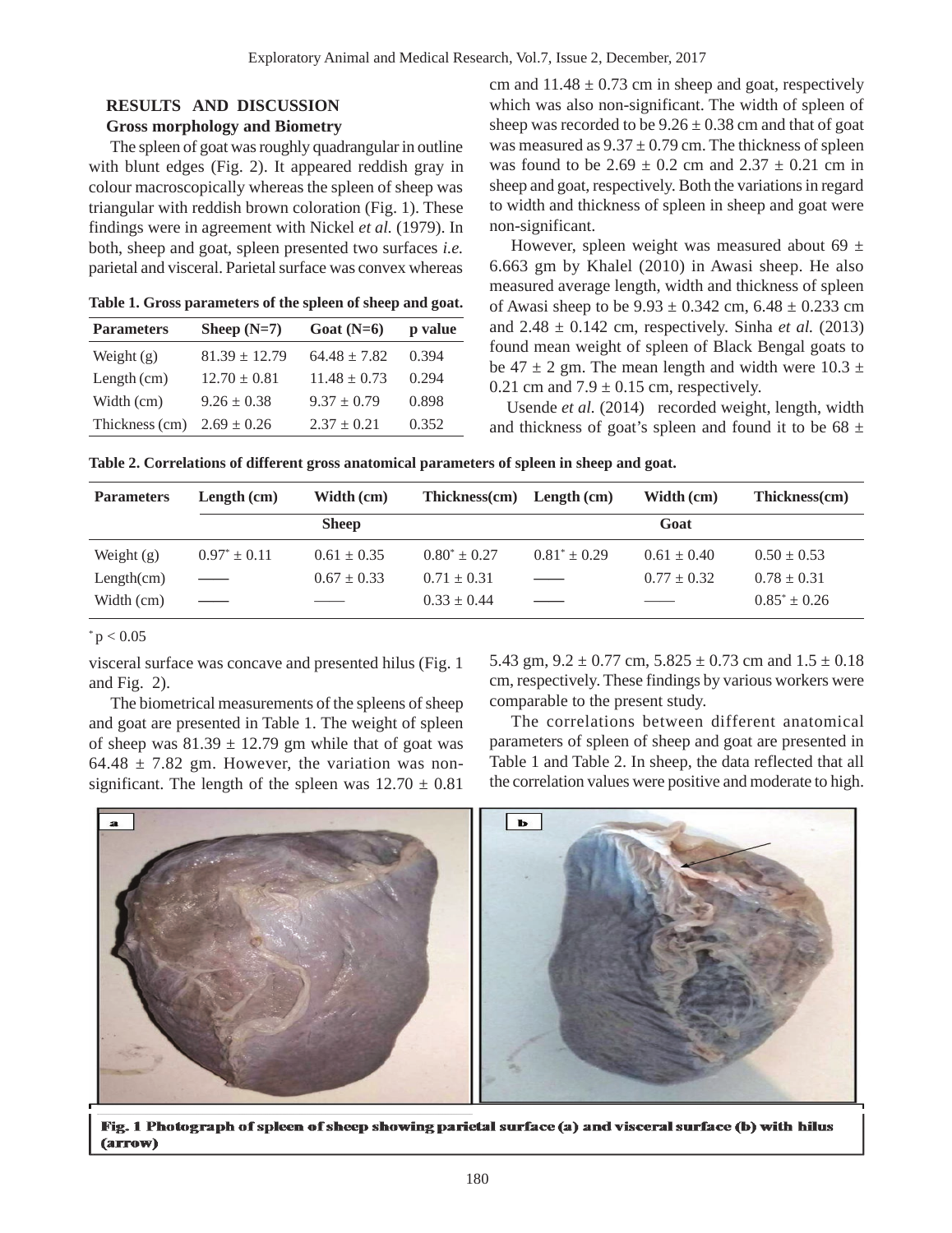| <b>Parameters</b>                        | <b>Sheep</b>       | Goat               | p value |
|------------------------------------------|--------------------|--------------------|---------|
| Thickness of capsule $(\mu)$             | $150.13 \pm 8.14$  | $282.27 + 14.88$   | < 0.001 |
| Thickness of trabeculae $(\mu)$          | $104.35 \pm 8.92$  | $224.67 \pm 20.19$ | < 0.001 |
| Average diameter of white pulp $(\mu)$   | $478.20 \pm 26.88$ | $412.22 + 47.85$   | 0.206   |
| Number of white pulp per field at 10X    | $1.30 \pm 0.21$    | $1.60 \pm 0.23$    | 0.352   |
| Number of white pulp per mm <sup>2</sup> | $1.32 \pm 0.22$    | $1.62 + 0.23$      | 0.352   |

**Table 3. Histomorphometrical parameters of the spleen of the sheep and goat.**

The significant correlations were obtained between length and weight ( $p<0.01$ ) and thickness and weight ( $p<0.05$ ). In case of goat, correlation values were also positive and high. Although the correlations obtained between weight and length ( $p<0.05$ ) and width and thickness ( $p<0.005$ ) were significant.

#### **Histomorphometry**

The histological study revealed that spleen of both sheep and goat were similar in architecture and consisted of red and white pulps enclosed by capsule and subdivided by trabeculae. Spleen had a thick fibro-muscular capsule (Fig. 3). The thickness of capsule varied among sheep and goat. The thickness of capsule was significantly higher in goat (282.27  $\pm$  14.88  $\mu$ ) as compared to sheep  $(150.13 \pm 8.14 \,\mu)$  (Table 3). Our findings were in close corroboration with the findings of Khalel (2010) in Awasi sheep (140.5 ± 13.712 µ) and Alim *et al.* (2012) in goat  $(251.44 \pm 12.56 \,\mu)$ .

From the innermost zone of capsule, connective tissue trabeculae extended into the splenic parenchyma in form of bands (Fig. 3). These trabeculae were composed of predominantly smooth muscles that serve as a rigid framework of the pulp (Usende *et al.* 2014). Sub-capsular and peri-trabecular sinus were also observed (Fig. 3) as earlier reported by Zidan *et al.* (2000) in camel. Subcapsular and peri-trabecular sinuses were more distinct in sheep as compared to goat. The thickness of trabeculae in goat was  $224.67 \pm 67$  µ, that was significantly higher than in sheep  $(104.35 \pm 8.92 \,\mu)$  (Table 3). Khalel (2010) measured trabecular thickness in spleen of Awasi sheep and found it to be  $82.75 \pm 9.7 \mu$ , whereas Usende *et al.* (2014) recorded trabecular thickness in spleen of goat as  $52.17 \pm 3.07$  µ. The lower values in regard to trabecular thickness in similar species might be due to breed variation.

The white pulp of spleen was composed of mainly two components namely splenic nodule or lymphatic nodule and peri-arterial lymphatic sheath (PALS) (Fig. 4) as also reported by Devi *et al.* (2016) in Marwari goat. Eccentrically situated central artery was seen in the nodule (Fig. 4). There was clear demarcation between white and red pulp. The demarcation was more distinct in goat as compared to sheep. White pulp showed



Fig. 2 Photograph of spleen of goat showing parietal surface (a) and visceral surface (b) with hilus (arrow)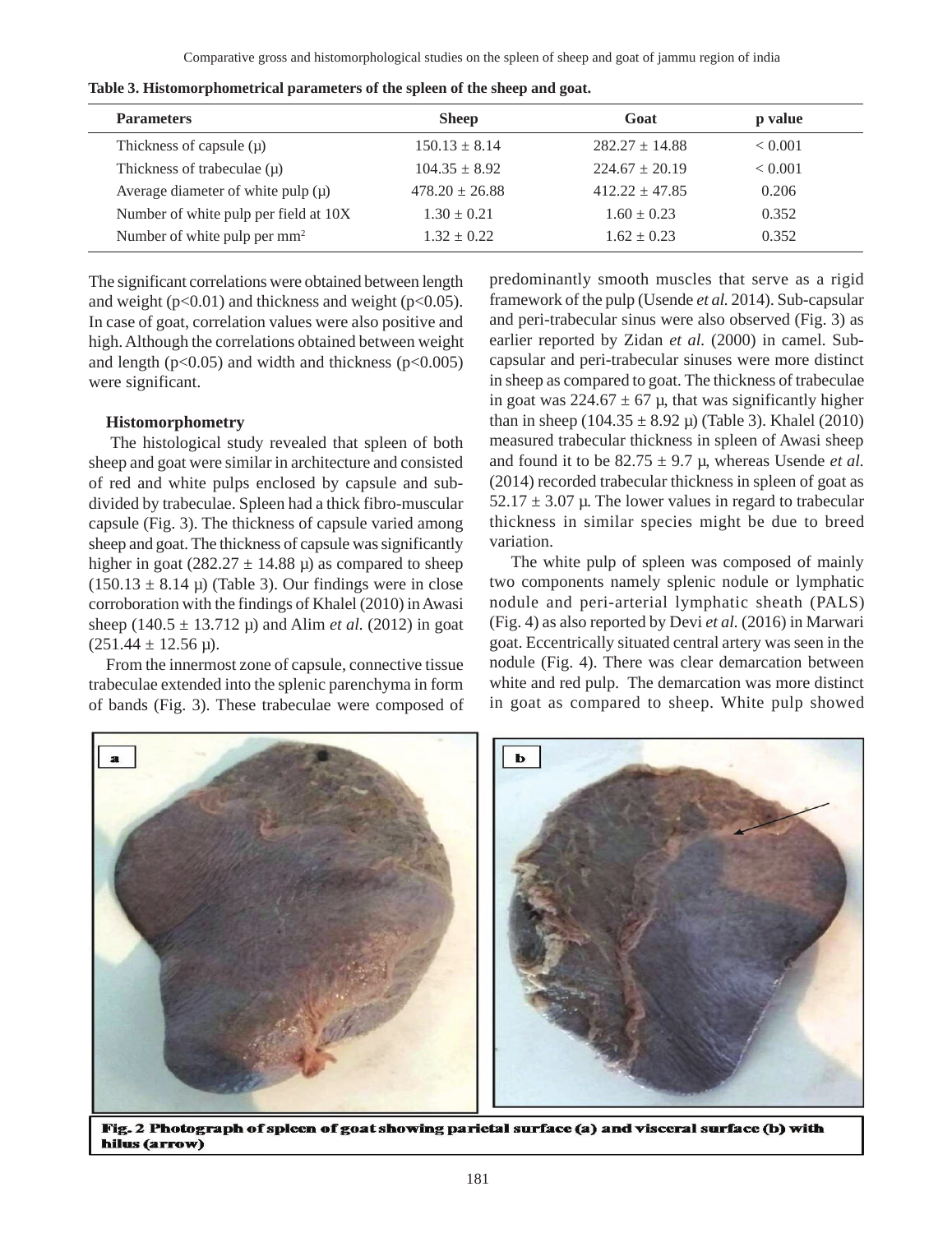

presence of two important zones *i.e.* mantle zone (corona) and marginal zone as described by Banks (1993).

The average diameter of white pulp was measured in both sheep and goat and the result showed no significant difference. Average diameter of white pulp was  $478.20 \pm$ 26.88  $\mu$  in sheep and 412.22  $\pm$  47.85  $\mu$  in goat (Table 3). Khalel (2010) measured average diameter of white pulp in spleen of Awasi sheep as  $505 \pm 34.245$  µ. Alim *et al.* (2012) measured average diameter of white pulp in spleen of goat as  $0.35 \pm 0.03$  mm and  $0.35 \pm 0.05$  mm in cow. Number of white pulp per field at 100 X magnification and number of white pulp per mm<sup>2</sup> were also measured. These values also showed no significant difference



Fig. 4 Photomicrograph of spleen of goat showing trabeculae (T), white pulp (WP), red pulp (RP), PALS (P), central artery (CA) **H&E** stain, 100X

between the spleen of sheep and goat. Number of white pulps per field at 100 X magnification was  $1.30 \pm 0.21$  in sheep and  $1.60 \pm 023$  in goat. Similarly, number of white pulps per mm<sup>2</sup> was  $1.32 \pm 0.22$  in sheep and  $1.62 \pm 0.23$ in goat (Table 3). Alim *et al.* (2014) also observed the number of white pulp per mm<sup>2</sup> in both goat and cow and it was recorded as  $1.98 \pm 0.69$  in both the species.

### **REFERENCES**

Alim A, Nurunnabi ASM, Ara S, Mahbub S, Mohanta LC (2012) Comparative histological study on the spleen of human (*Homo sapiens*), cow (*Bos indicus*) and goat (*Capra hircus*). Nepal J Med Sci 1(2): 64-67.

Banks WJ (1993) Applied Veterinary Histology. 3rd edn. Mosby Year Book St. Louis, USA. 283-289.

Devi H, Mathur R, Joshi S (2016) Histological studies on the spleen of Marwari goat (*Capra hircus*). Vet Practitioner 17(2): 190-191.

Khalel EM (2010) Anatomical and histological study of the spleen in Iraqi sheep (Awasi sheep). Bas J Vet Res 10(02): 163- 171.

Luna LG (1968) Manual of histological staining methods of armed forces institute of pathology. 3rd edn. McGraw Hill Book Company, New York. 34-157.

Nickel R, Schummer A, Seiferle E (1979) The Viscera of the Domestic Mammals*.* 2nd edn. Verlag Paul Parey, Berlin, Hamburg. 208.

Onkar DP, Govardhan SA (2013) Comparative histology of human and dog spleen. J Morphological Sci 30(1): 16-20.